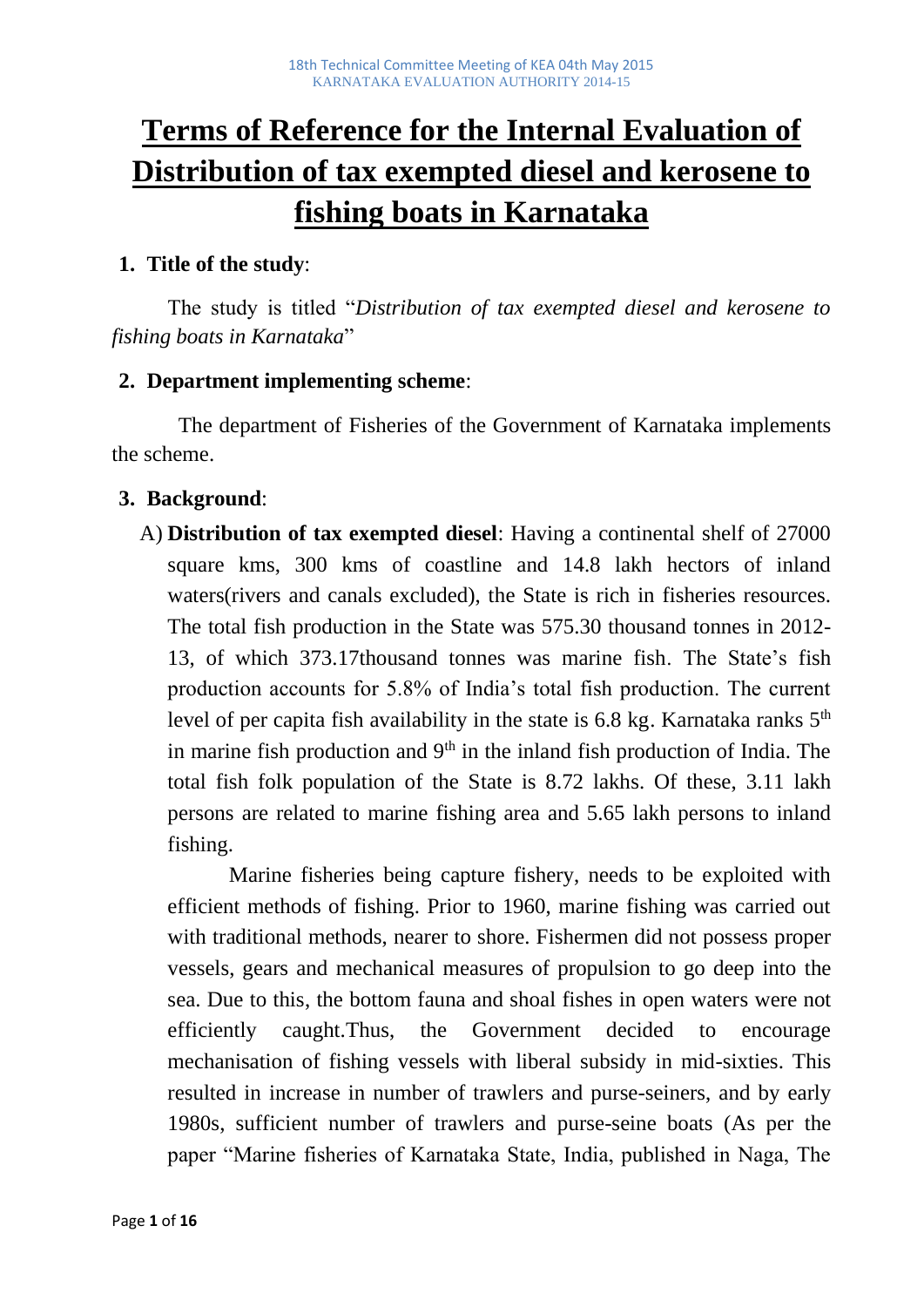ICLARM Quarterly April-June 1998 on pages 10 to 15 Karnataka has the highest number of purse-seine boats in the Country) started operating in the coastal waters. This first resulted in increased catch, but later in overexploitation, so much so that the catch per boat started declining(The State's year wise marine fish production is given in *Annexure-1*and Wholesale Price Index for marine fishes with 1970 as base year is in *Annexure-2)*. Also, increase in cost of diesel used by mechanised fishing boats, resulted in less income realization per unit effort. The department stopped encouragement for further mechanisation of fishing vessels.

In order to improve the income realisation by mechanized fishing vessels, and with a view to encourage fishermen to go to deeper waters for fishing, the Government felt the need to subsidise the diesel being used by these fishing vessels. Hence, in 1985-86, the State Government introduced a scheme of providing subsidy on diesel purchased by exempting the State sales tax which was about Rs.0.52 per litre (now the subsidy due to exemption of sales tax is close to Rs 7 per litre), and capped on eligible maximum subsidy per mechanised boat as detailed below:

| Sl.no.   Category of Boat | Maximum subsidy    |
|---------------------------|--------------------|
|                           | permitted per year |
| Purse-seiners             | <b>Rs.9000</b>     |
| Trawlers                  | Rs.3000            |
| Gill netters              | Rs.1000            |

The relief was being released to mechanised fishing boats through backend subsidy. The Deputy Directors of Fisheries of Mangalore and Karwar were given powers to countersign the subsidy bills. This scheme prevailed from 1985-86 to 1998-99.

Subsequently, on the demand from fisher folk, the Government decided to do away with back end subsidy and instead provided "*at source sales tax exemption'*' for the diesel being purchased for mechanised fishing boats. In order to cater to these needs, the Government facilitated establishment of department approved diesel outlets (bunks) in fishing harbours and fish landing centers. These bunks are supplied sales tax exempted diesel from oil companies, based on the permission letter issued by the fisheries department.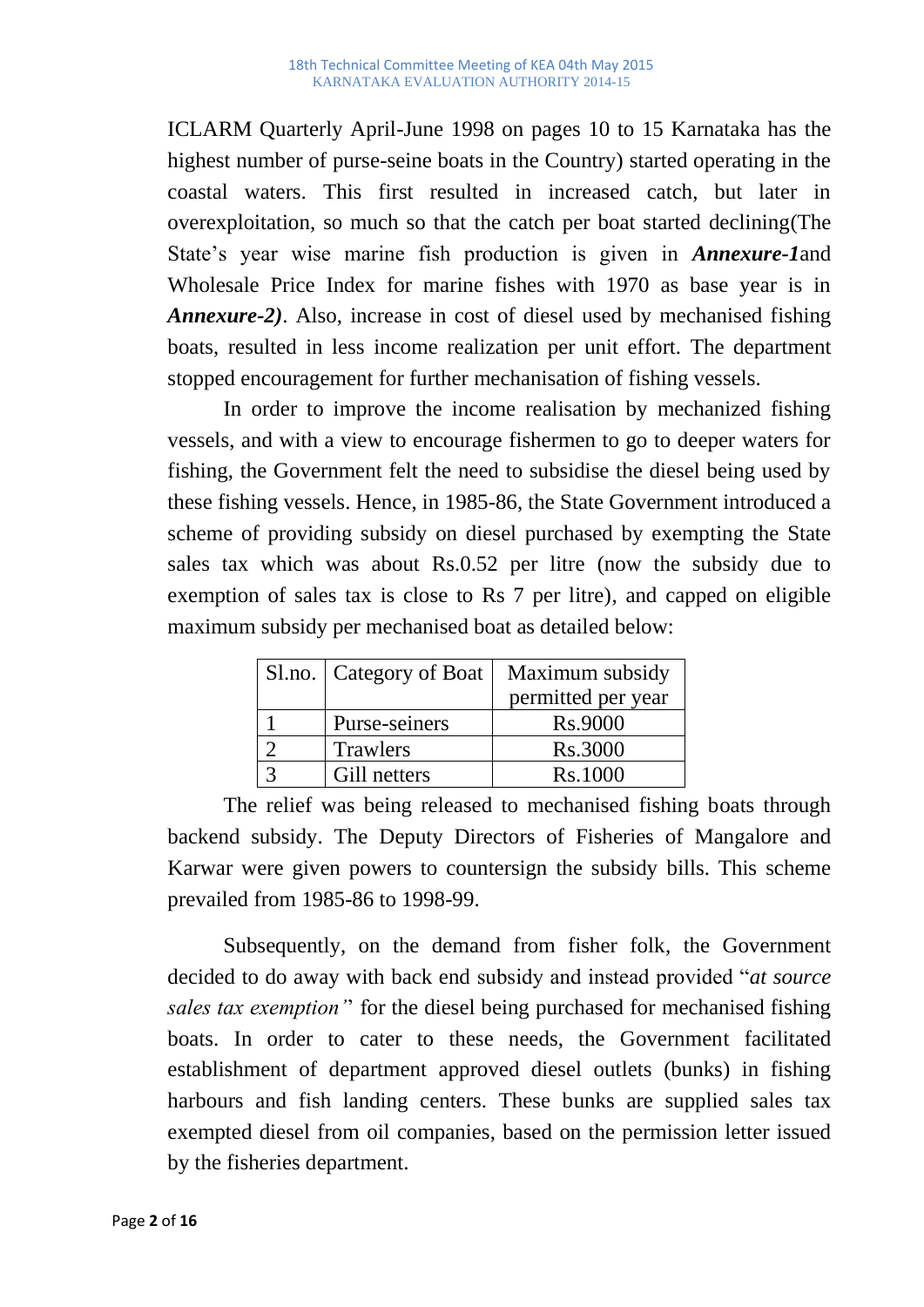The finance department annually releases certain quantity of State sales tax exempted diesel under Section 5 of Karnataka Sales Tax Act 1957. To this effect every year, a Government order is issued by the finance Department.

Initially, in the year 1999-2000, 40000 kilolitres (KL) of sales tax exempted diesel was released. With the passage of years, the demand for diesel increased and at present 150000 KL of sales tax exempted diesel has been allocated for 2014-15.The number of mechanized boats registered and having fishing licence availing the benefit of the Scheme is given in *Annexure-3.*

| Year        | Quota    | <b>Diesel</b> | Number of    | <b>Marine Fish</b> |
|-------------|----------|---------------|--------------|--------------------|
|             | allotted | consumed (in  | mechanized   | Production (Mt     |
|             | (in KL)  | KL)           | fishing boat | Tonnes)            |
| 2009-10     | 85000    | 84118         | 2353         | 248728             |
| 2010-11     | 95000    | 94799         | 2500         | 340571             |
| $2011 - 12$ | 115000   | 114560        | 3193         | 347383             |
| 2012-13     | 125000   | 120758        | 3152         | 357325             |
| 2013-14     | 150000   | 126092        | 2912         | 357000             |
| 2014-15     | 150000   | 119768*       | 3777         | 323876             |

The Diesel quota allotment and consumption during the last five years is given below:

### *\* Upto January 2015*

Presently 30 approved Diesel Bunks are located in fishing harbours and fish landing centres. The list is enclosed as*Annexure-4*. These bunks are procuring diesel from Indian Oil Corporation (IOC), Bharat Petroleum Company (BPC) and Hindustan Petroleum(HP) oil companies and supplying the same to mechanised fishing vessels as per guidelines issued by the department of Fisheries.

#### 1)**Measures taken at Fisheries Department level**:

a) The Director of Fisheries releases the required diesel quota every quarter to the Deputy Directors of Fisheries Mangalore and Karwar, who in turn release the monthly quota to department approved diesel bunks within their jurisdiction, based on consumption.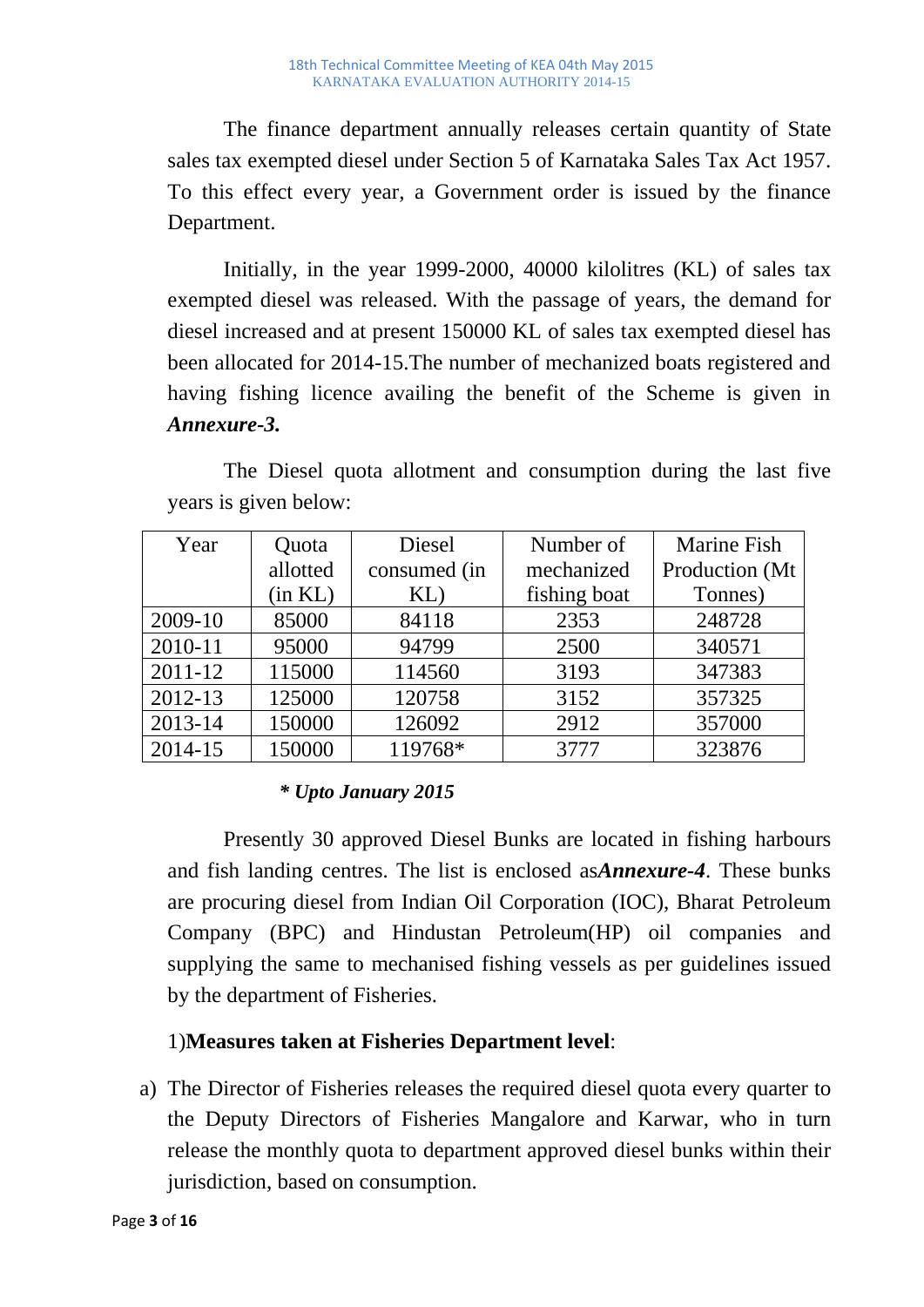- b) Monthly diesel quota released and consumed is monitored by the respective Deputy Directors.
- c) The Deputy Directors every year issue diesel pass books to the registered mechanised fishing vessels, which are to be produced by the boat owners for entries when procuring the sales tax exempted diesel from the diesel bunks.
- d) The Department of Fisheries, based on boat engine horse power(HP) has fixed daily diesel quota, to be released per boat, as given below:

| Horse power of  | Diesel       | Diesel         |
|-----------------|--------------|----------------|
| the Boat Engine | released/day | released/month |
|                 | (litres)     | (litres)       |
| Up to $40$ HP   | 70           | 2100           |
| 41-70 HP        | 90           | 2700           |
| 71-90 HP        | 150          | 4500           |
| 91-130 HP       | 250          | 7500           |
| Above 130 HP    | 300          |                |

# **2) Procedure for distribution of tax free diesel to fishing boats as per office order No.MEF/36/2003-04, dated: 06.01.2005 of Director of Fisheries.**

- 1. This scheme is implemented through Fisheries Co-operative Societies, District Co-operative Fish Marketing Federations and Karnataka Fisheries Development Corporation Ltd.
- 2. As per Karnataka Marine Fisheries Act 1986, the benefit of tax exemption is given to boats having fishing license and identity cards. The diesel is to be procured from any of the department approved bunks.
- 3. Sales tax free diesel can be procured by Karnataka Fisheries Development Corporation, District Co-operation Fish Marketing Federation and Primary Fisheries Co-operative Societies from the 30 department approved bunks only.
- 4. The diesel is to be distributed to boats as per maximum limit fixed based on the engine capacity (HP) of the boats.
- 5. The tax exempted to diesel can bepurchased on payment of cash, not on credit.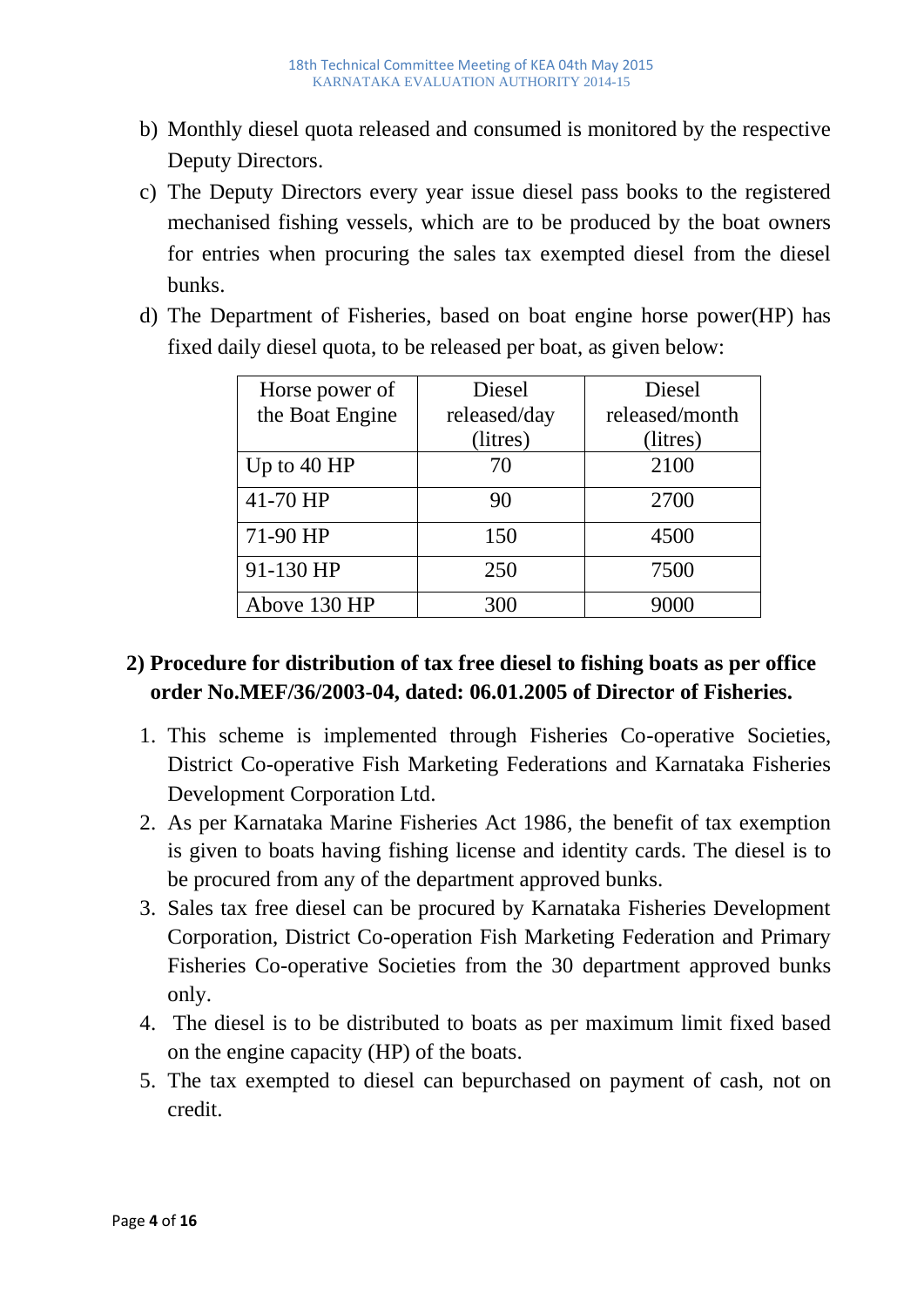- 6. Tax exemption is not permitted to those boats which go for fishing when it is prohibited. In case, fishing is done during the prohibited period the benefit of tax free diesel supply to such boats is stopped.
- 7. The diesel cannot be supplied to fishing boats of other States.
- 8. The transfer of the diesel from one boat to another is not permitted.The procured diesel cannot be sold to anybody and use other than for which it was purchased is prohibited.
- 9. The distribution of diesel can be done to those pass book holders who have registered as per the Fisheries Act and certified by the fisheries department.
- 10.The responsibility of printing pass books is entrusted to the Karnataka Cooperative Fisheries Marketing Federations.
- 11.The owner ofboat should authorise a person to sign the cash bill and get the sales tax free diesel.
- 12.The person authorised to get the diesel should get the signature of manager of the petrol bunk in the pass book.
- 13.The Fisheries Co-operative Society, District Co-operative Fish Marketing Federation and Karnataka Fisheries Development Corporation Ltd. should certify about the utilisation of the sales tax free diesel by the boats by way of verification by the bunks or by enquiry etc, and send a certification to district officers of Fisheries department regarding proper utilisation of diesel of the previous month.
- 14.In case it is found that misappropriation of diesel has taken place by any boat, the pass books of such boat will be cancelled and diesel supply stopped.
- 15.The Deputy Directors of Fisheries of coastal districts and other officers should make surprise visits to the bunks every now and then, and examine the process and supply to see that no misappropriation takes place.
- 16.It is the responsibility of the approved diesel bunks to record the quantity of sales tax free diesel distributed with dates in the passbook.
- 17.The pass books are to be provided to the departmental (fisheries) officers during the course of inspection.

The Bunk wise diesel supply during the last 3 years in enclosed at *Annexure-5.*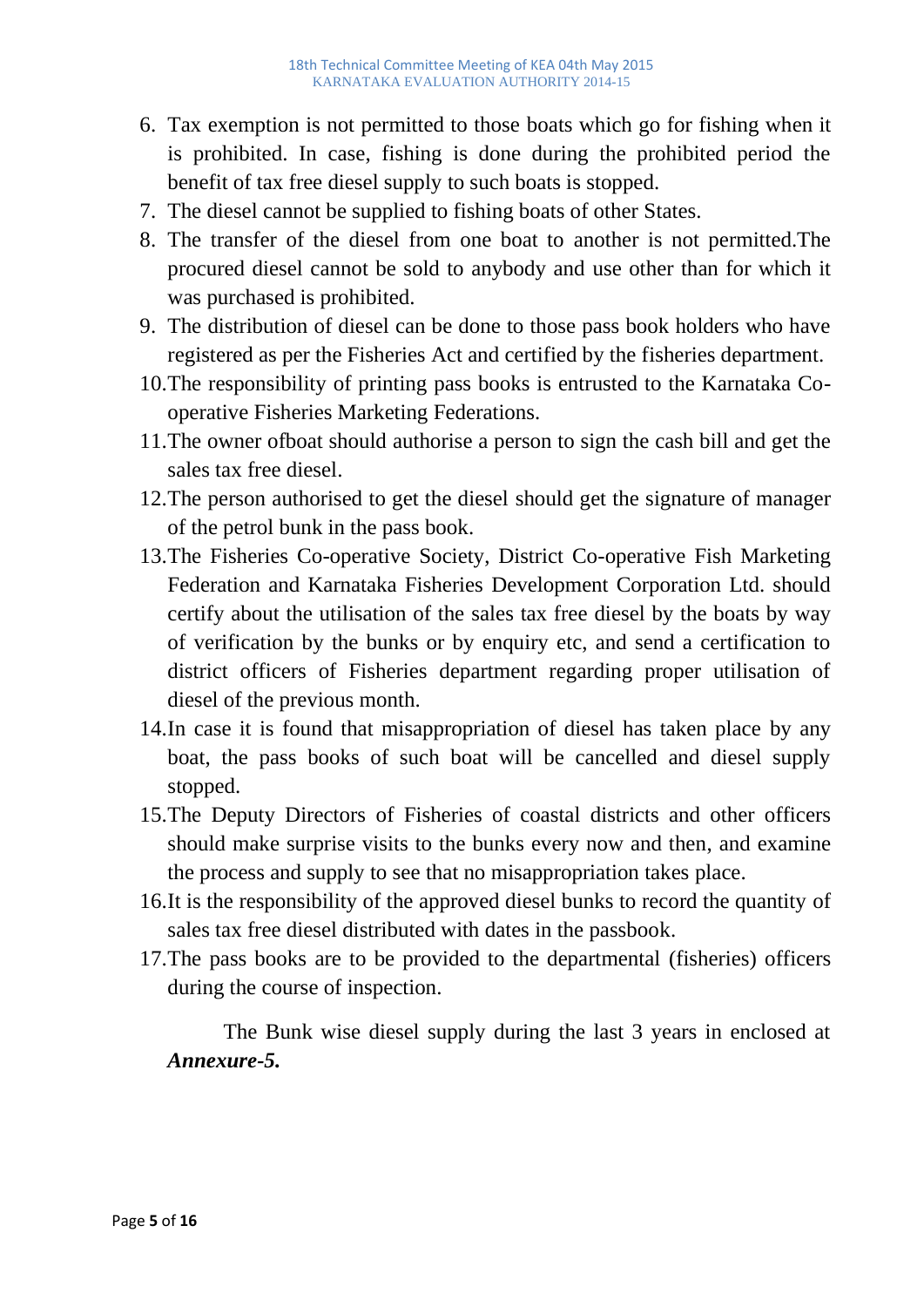#### **B) Supply of Subsidized kerosene to the fishing boats:**

In coastal Karnataka, marine fisheries are mainly done through capture of natural resources. Prior to introduction of mechanisation, fishing was done in the traditional way by gill nets and *rampani*(Shore-seine). This method of fishing could be used only in near shore waters. A large fishery wealth in open and deeper waters within littoral zone remained untapped.

The Department of Fisheries introduced mechanisation of fishing vessels by providing financial assistance, training, infrastructure etc. Rich fisher folk made use of this programme and built bigger boats, fitted with mechanical means of operating nets, thus resulting in coming into operation of purse seiners, trawlers and bigger gill net boats.

But the poor fishers who could not afford mechanisation, continued to fish in near shore water using wooden boats with manual power for movement. In order to uplift these fisher folk, who operated mainly gill nets/*matubale* the Government introduced a scheme for providing subsidy for fitting motorised engines. The engine capacity varied between 9.8 to 20 HP. The fuel used by these engines is mainly kerosene.

As kerosene has become a scarce commodity in open market, the Government felt the need to provide subsidised kerosene through Public Distribution System (PDS) of the Department of Food and Civil Supplies. In the year 2007, 200 litres of Kerosene per boat per month was being supplied to 3265 motorised boats under PDS. The total quantity of kerosene supplied was about 660 KL per month. As the monthly quota of 200 litre was not sufficient, the Government of Karnataka by order no. ಅನಾಸ 119 ಡಿಆರ್ಎ 2013 dated 23-10-2013 increased the monthly quota to 300 litres per boat.

There are 4514 motorised boats of which 990 are there in Uttara Kannada 2610 in Dakshina Kannada and 914 in Udupi districts. The kerosene is given to these boats at the rate of Rs. 16.50 per ltd. This is distributed through 25 fair price shops and other institutions shown in Annexure-3.

The number of motorised boats operating in the district is identified by conducting a joint inspection by officers of the Department of Fisheries and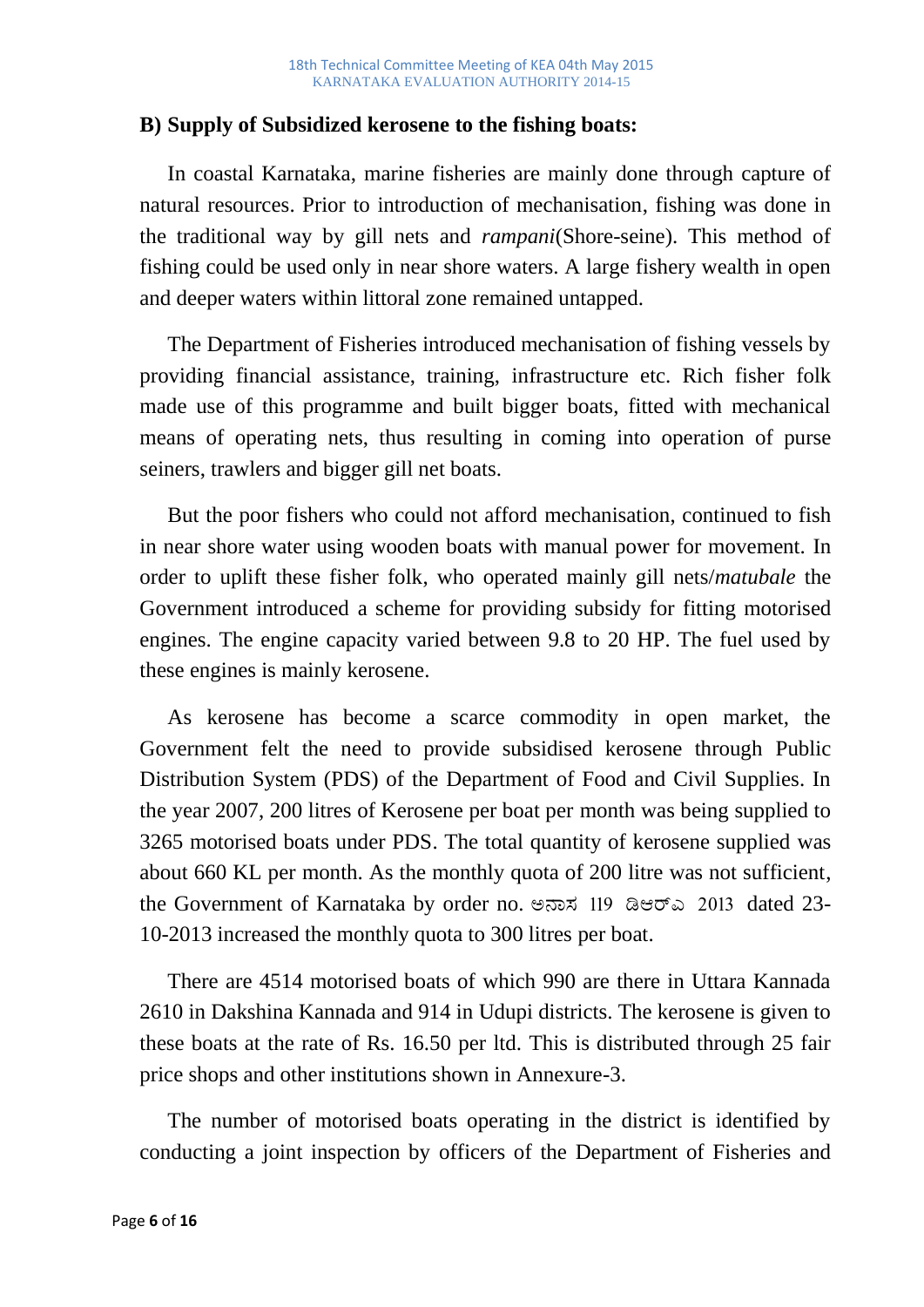Food and Civil Supplies Department. After this, each motorised boat is provided with a permit for procuring subsidized kerosene through PDS.

#### **4. Background Material relevant to the study:**

- A. The paper "*Fuel price increase, subsidies, overcapacity and resource sustainability*"authored by Ussif Rashid Sumaila, Louise Teh, Reg Watson, Peter Tyedmers, and Daniel Pauly source [www.researchgate.net..Fuel...subsidies.../0912f4febc983655e9000000.](http://www.researchgate.net..fuel...subsidies.../0912f4febc983655e9000000)
- B. The Handbook of Fisheries Statistics 2008, published by the Ministry of Agriculture, Government of India.
- C. The study "*Changing fish utilization and its impact on poverty in Karnataka*" funded under DFID post harvest fisheries research programme in March 2003.
- D. The paper "Marine fisheries of Karnataka State, India, published in Naga, The ICLARM Quarterly April-June 1998 on pages 10 to 15.
- E. The paper "*Depleted and Collapsed marine fish stocks along southwest coast of India- A simple criteria to assess the status*" of K S Mohamed, T V Santhlanandanet. al.

#### **5. Evaluation Scope and Purpose**:

The scope of evaluation is confined to the three costal districts of namely Dakshina Kannada, Uttar Kannada and Udupi. The purpose of evaluation is:

- a) To evaluate the need and utility of the Scheme.
- b) To evaluate the process of implementation of the entire Scheme.
- c) To study the organizational and administrative problems and loopholes, if any, in the implementation of the Scheme.
- d) To study the economics and operational efficiency of mechanised boats after the implementation of the Scheme.
- e) To assess whether the Scheme has impacted on employment, earnings and levels of the fisher folk.
- f) Need of continuance of the Scheme and modifications/ improvements if any in the Scheme if it is recommended for continuation.
- g) Overall impact of the Scheme on the marine fish production and fish population of Karnataka.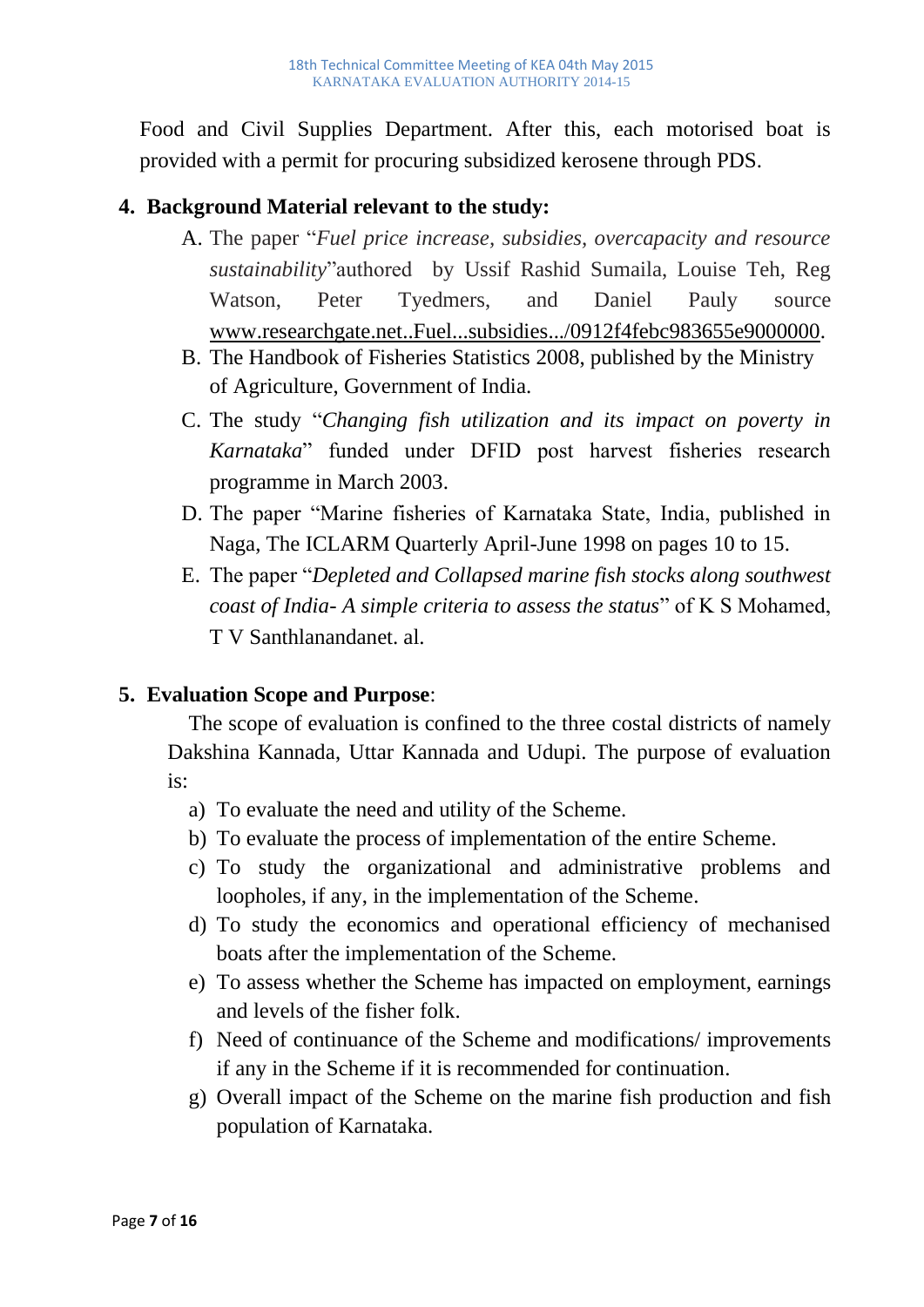#### **6. Evaluation Questions (inclusive not exhaustive)**:

#### *For the Diesel distribution part only*

- A. The Scheme provides for sales tax exempted diesel to all registered mechanized boats having fishing licences. What is the average subsidy (in Rupees per year) provided to a mechanized boat for powers classified in Annexure 3? Are there cases wherein more than one mechanized boat qualifies for subsidy within the same family?
- B. What are the documents required to avail the benefit of this scheme?
- C. What is the frequency of renewal of boat license and fishing license as of now? What is the frequency of these renewals suggested?
- D. What is the average catch per effort and gross return per effort in respect of mechanised boats? How does it compare with mechanized boats not receiving sales tax free diesel?
- E. Whether the scheme has been effectively implemented with respect to following
	- a. Procurement of diesel,
	- b. Distribution of diesel,
	- c. Issue of diesel pass book, and,
	- d. Quality and quantity of diesel supplied?
- F. What measures are in place to ensure that sales tax exempted diesel is not used by an unregistered and/or fishing licence lacking mechanized boat in the name of a mechanized boat that is qualified to get sales tax free diesel? What measures are in place to ensure that sales tax exempted diesel is not used by an intensely active fishing boat in the name of a casually fishing qualified boat? Are these measures enough? Can measures be suggested for checking these at bunk level as well as when fishing in the sea?
- G. What measures are in place to ensure that sales tax exempted diesel is not used for any use other than what it is intended for?Are these measures enough? Can measures be suggested for checking these at bunk level?
- H. Are there any complaints received in the department regarding misuse of sales tax free diesel? How many complaints were received in fisheries department? What type of misuse done and by whom? What action has been taken by the department on it?
- I. What is the opinion of the fisher folk about the Scheme?
- J. Considering the following points-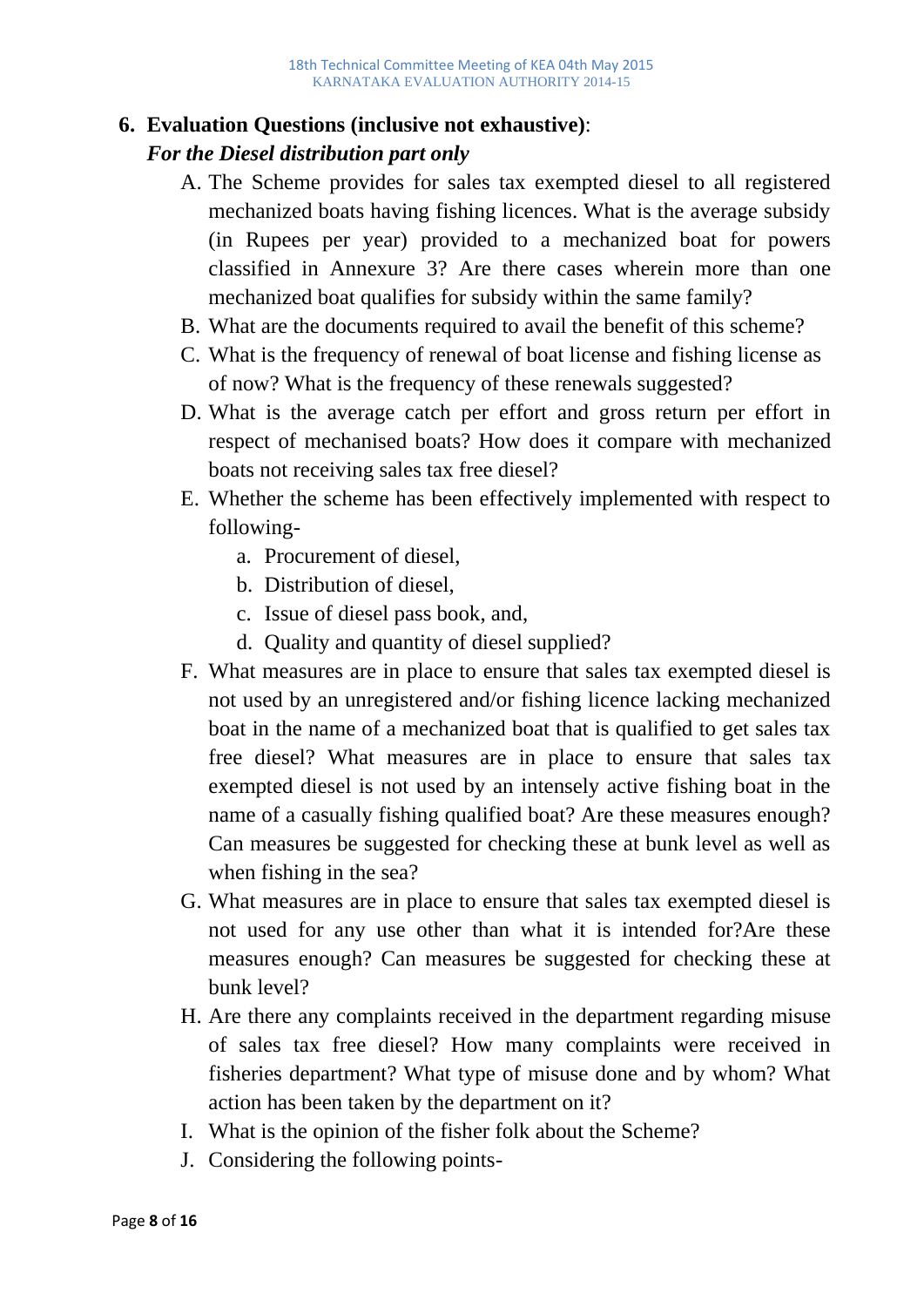- i. The price of marine fish has risen by more than 15 times between 1985-86 and today,
- ii. As per paper cited at serial number E of paragraph 4 above and also it being common knowledge that marine fishes have and are being overexploited, so much so that yield is getting affected,
- iii. The mechanized boats being provided diesel subsidy do not cost less than Rs 60 lakhs, and,
- iv. Marine fishing done by mechanized boats is an commercial activity rather than meant for sustenance, How far and on what grounds is the provision of sales tax free diesel to mechanized boats justifiable? Thus what is the inference regarding continuation/ continuation with modification of the Scheme?
- K. Irrespective of the inference of continuation of the Scheme, how much important and justified is the proposition of the department to have the sales tax subsidy benefit given byback end direct benefit transfer to the accounts of the boat owners through RTGS.

# *For the Kerosene distribution part only*

- L. The Scheme provides for subsidized Kerosene to all registered small motorized boats having fishing licences. What is the average subsidy provided (in Rupees per year) to one such boat? Are there cases wherein more than one mechanized boat qualifies for subsidy within the same family?
- M.What are the documents required to avail the benefit of this scheme?
- N. What is the frequency of renewal of boat license and fishing license as of now? What is the frequency of these renewals suggested?
- O. What is the average catch per effort and gross return per effort in respect of motorized boats? How does it compare with motorized boats not receiving subsidized kerosene?
- P. Whether the scheme has been effectively implemented with respect to following-,
	- a. Timely distribution,
	- b. Issue of kerosene pass book, and,
	- c. Quality and quantity of kerosene supplied?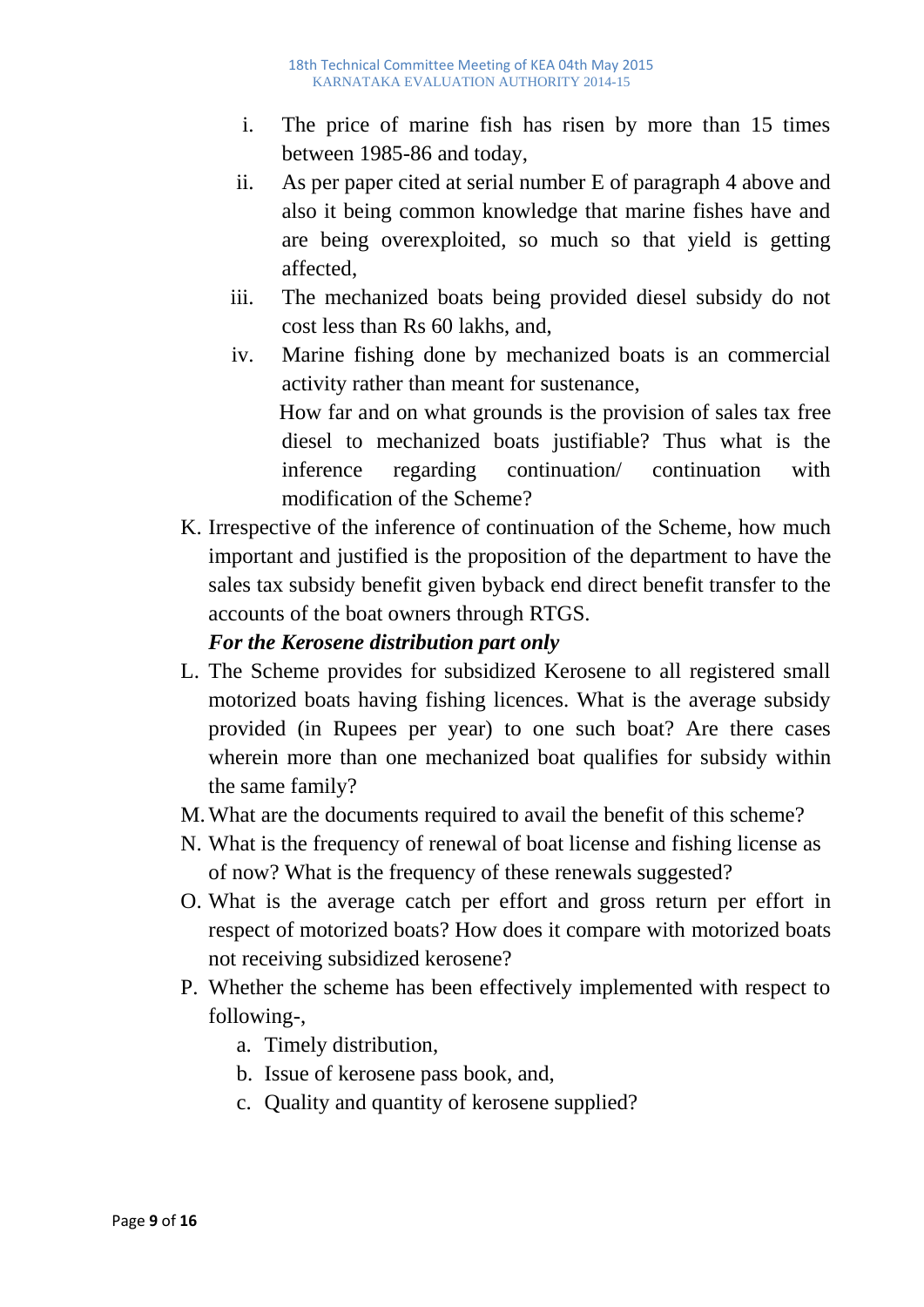- Q. What measures are in place to ensure that subsidized kerosene is not used by an unregistered and/or fishing licence lacking motorized boat in the name of a motorized boat that is qualified to get subsidized kerosene? What measures are in place to ensure that excess subsidized kerosene is not purchased by a motorized boat by attaching the same boat to a number of engines? Are these measures enough? Can more and better measures be suggested for checking these?
- R. What measures are in place to ensure that subsidized kerosene is not used for any use other than what it is intended for?Are these measures enough? Can more and better measures be suggested for checking these?
- S. Are there any complaints received in the department regarding misuse of subsidized kerosene? How many complaints were received in fisheries department? What type of misuse done and by whom? What action has been taken by the department on it?
- T. What is the opinion of the fisher folk about the Scheme?
- U. How far and on what grounds is the provision of subsidized kerosene to motorized boats justifiable? What is the inference regarding continuation/ continuation with modification of the Scheme?
- V. Irrespective of the inference of continuation of the Scheme, how much important and justified is the proposition of the department to have the subsidy benefit given by back end direct benefit transfer to the accounts of the boat owners through RTGS.

#### *Question common to the scheme for diesel as well as kerosene*

- W.What is the review mechanism by the District officers to check the process of supply of tax free diesel and kerosene to boats? What is the frequency of review?
- X. What are the main features of this scheme as being implemented in the States of Goa, Kerala, Tamilnadu and Andhra Pradesh? How are where does the Karnataka scheme differ with them? Based upon these, is the scheme recommended for continuation? If no, why so and If yes, with what changes?

#### **7. Sampling and Evaluation Methodology**:

 The Consultant Evaluation Organization selected to do the study should answer questions A,C, J and L by studying the list of boats (in real craft software to be provided by the department), pass books and 10% of the bunks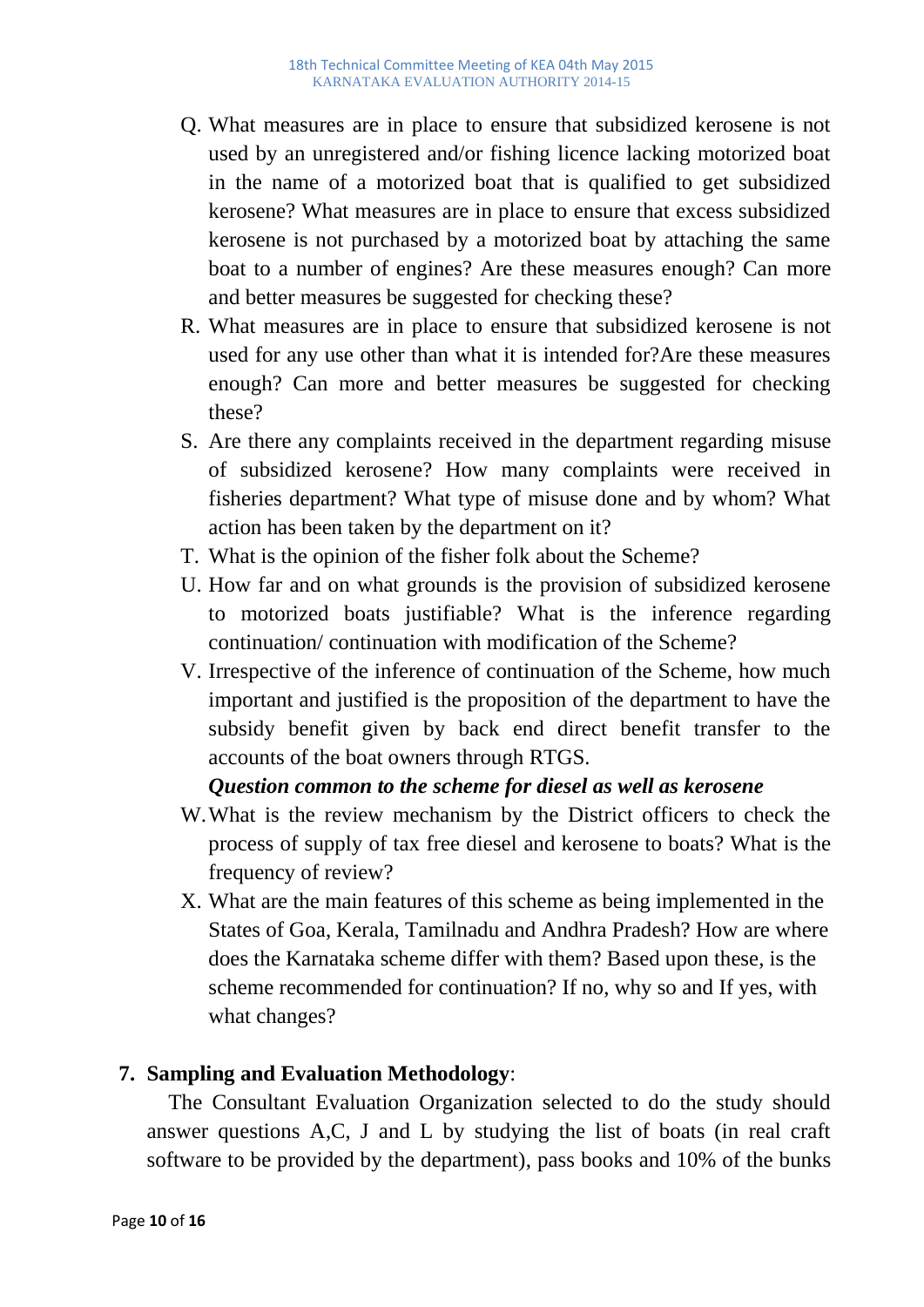(for diesel)and PDS centres (for kerosene) and after field verification and discreet discussions with fisher folk and departmental staff. To answer questions B K,G and P, the data should be gathered from at least 10% of the boat owners (in mechanized this should be boat power wise) in each of the three districts under the Scheme, and final figures arrived at vetted by Deputy Directors of Fisheries of the concerned districts. All other questions are to be answered after discussions and personal interviews of Scheme benefitted boat owners, Boat owners not covered under the Scheme, discreet personal interviews of departmental staff, retired employees and knowledgeable Scientists of Central Marine Fisheries Research Institute and/ or the Fisheries College in Cochin (one office is in Karwar) and Mangalore respectively. Inputs can also be taken from Academicians of the department of Marine Biology, Karnatak University, based in Karwar.

#### 8. **Qualifications of the consultants and method of selection:**

 Consultant Evaluation Organizations should have and provide details of evaluation team members having minimum technical qualifications/capability as below-

- i. B.F.Sc with 5 years' experience in related field,
- ii. Marine/ Mechanical/Automobile Engineer, and,
- iii. Research assistant/Statistician.

### **Consultant Evaluation Organizations not having these kind of personnel will not be considered as competent for evaluation.**

#### **9. Deliverables and time schedule:**

The Director of Fisheries will provide the guidelines of the scheme and details on process of sanctions etc. which are available at the head office level and issue necessary instructions to the concerned Deputy Directors of Dakshina Kannada, Uttar Kannada and Udupi district officers of Fisheries department and Food and Civil Supplies Department to provide the details required to the consultant organisation and co-operate in completion of the study in the stipulated time. It is expected to complete the study in 4 months' time, excluding the time taken for approval. The evaluating agency is expected to adhere to the following timelines and deliverables.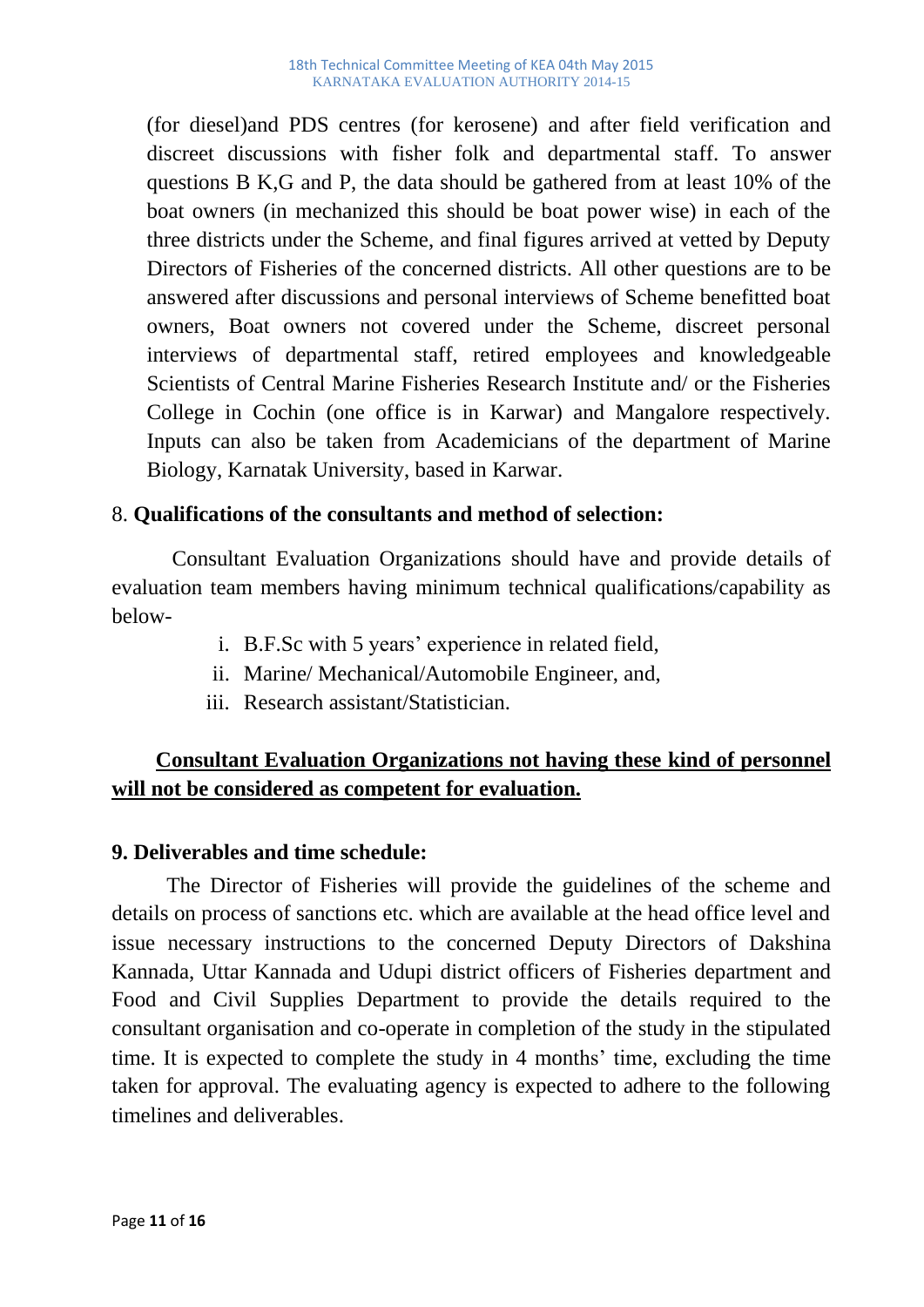The Consultant Evaluation Organization should complete the study in 4 months' time, excluding the time taken for approval. They are expected to adhere to the following timelines and deliverables or be quicker than the follows

| a. Work plan submission    | : One month after signing the agreement. |
|----------------------------|------------------------------------------|
| b. Field Data Collection   | : One months from date of Work           |
|                            | Plan Approval.                           |
| c. Draft report Submission | : One month after field data collection. |
| d. Final Report Submission | : One month from draft report approval.  |
| e. Total duration          | $: 4$ months.                            |
|                            |                                          |

### **10. Qualities Expected from the Evaluation Report:**

The following are the points, only inclusive and not exhaustive, which need to be mandatorily followed in the preparation of evaluation report:-

- 1. By the very look of the evaluation report it should be evident that the study is that of the Director of Fisheries Department and Karnataka Evaluation Authority (KEA) which has been done by the Consultant. It should not intend to convey that the study was the initiative and work of the Consultant, merely financed by the Fisheries Department.
	- 2. Evaluation is a serious professional task and its presentation should exhibit it accordingly.
	- 3. The Terms of Reference (ToR) of the study should form the first Appendix or Addenda of the report.
	- 4. The results should first correspond to the ToR. In the results chapter, each question of the ToR should be answered. It is only after all questions framed in the ToR are answered, that results over and above these can detailed.
	- **5.** In the matter of recommendations, the number of recommendations is no measure of the quality of evaluation. Evaluation has to be donewith a purpose to be practicable to implement the recommendations

#### **11. Cost and schedule of budget releases:**

Output based budget release will be as follows-

a. The **first instalment** of Consultation fee amounting to 30% of the total fee shall be payable as advance to the Consultant after the approval of the inception report, but only on execution of a bank guarantee of a scheduled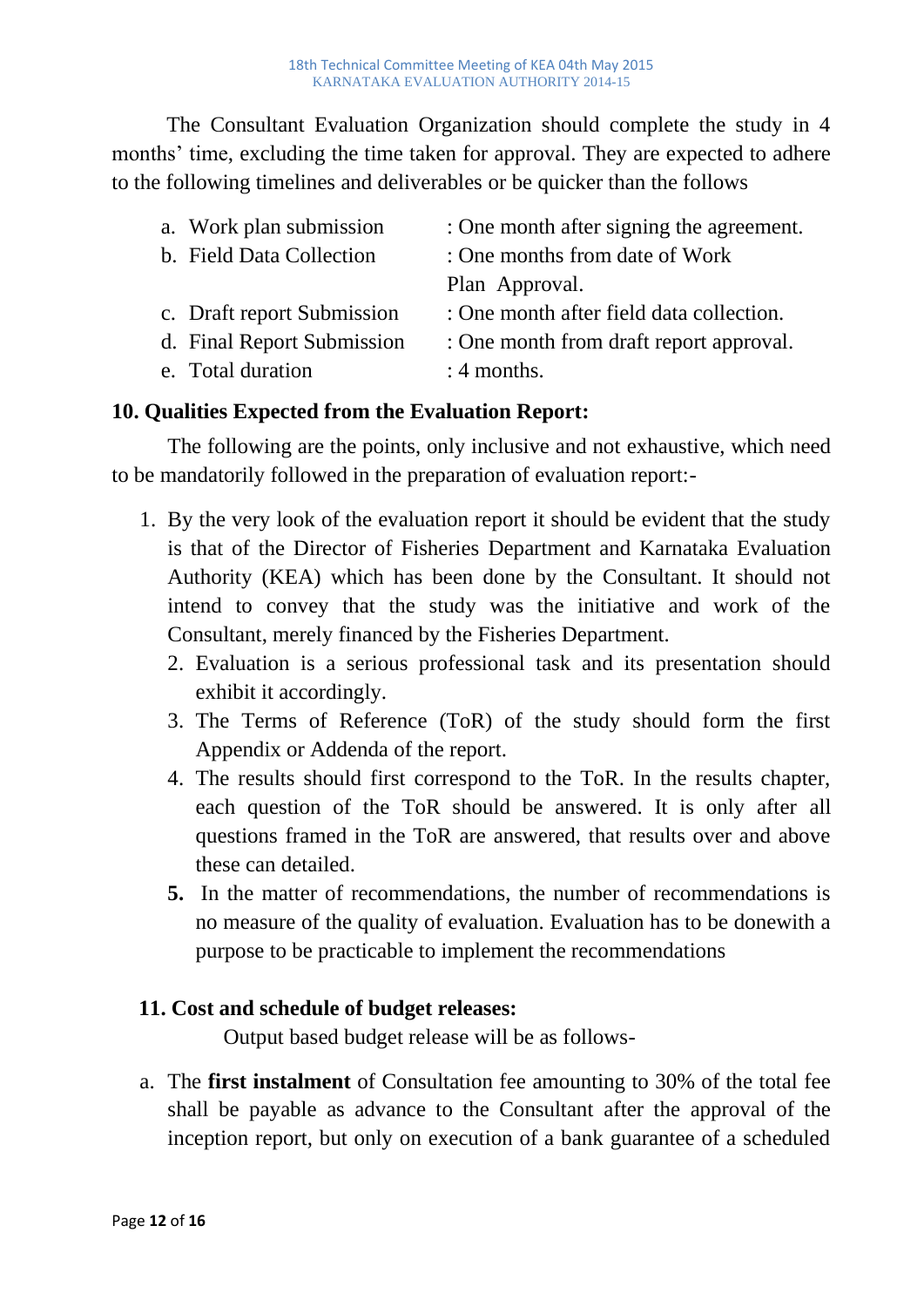nationalized bank, valid for a period of at least 12 months from the date of issuance of advance.

- b. The **second instalment** of Consultation fee amounting to 50% of the total fee shall be payable to the Consultant after the approval of the Draft report.
- c. The **third and final instalment** of Consultation fee amounting to 20% of the total fee shall be payable to the Consultant after the receipt of the hard and soft copies of the final report in such format and number as prescribed in the agreement, along with all original documents containing primary and secondary data, processed data outputs, study report and soft copies of all literature used in the final report.

Taxes will be deducted from each payment, as per rates in force. In addition, the evaluating agency/consultant is expected to pay service tax at their end.

#### **12.Selection of Consultant Agency for Evaluation:**

The selection of evaluation agency should be finalized as per provisions of KTPP Act and rules without compromising on the quality.

#### **13.Contact person for further details:**

Sri. H.S.VeerappaGowda, Director of Fisheries Department, 3rdFloor, Podium Block, Sir.M.VisveswarayaTower, Dr. B.R.Ambedkar Veedhi, Bangalore-01. Land Line Ph.: 22864681, Sri NaseemAfsar, Deputy Director, (Marine Fisheries) Ph: 22864661 &Mobile: 9886952944, [ddpoultry@gmail.com,](mailto:ddpoultry@gmail.com) will be the contact persons for giving information and details for this study.

The entire process of evaluation shall be subject to and conform to the letter and spirit of the contents of the Government of Karnataka Order no. PD/8/EVN  $(2)/2011$  dated  $11<sup>th</sup>$  July 2011 and orders made there under.

# **The Terms of Reference were approved by the Technical Committee of KEA in its 18th Meeting held on 04th May 2015.**

 Chief Evaluation Officer Karnataka Evaluation Authority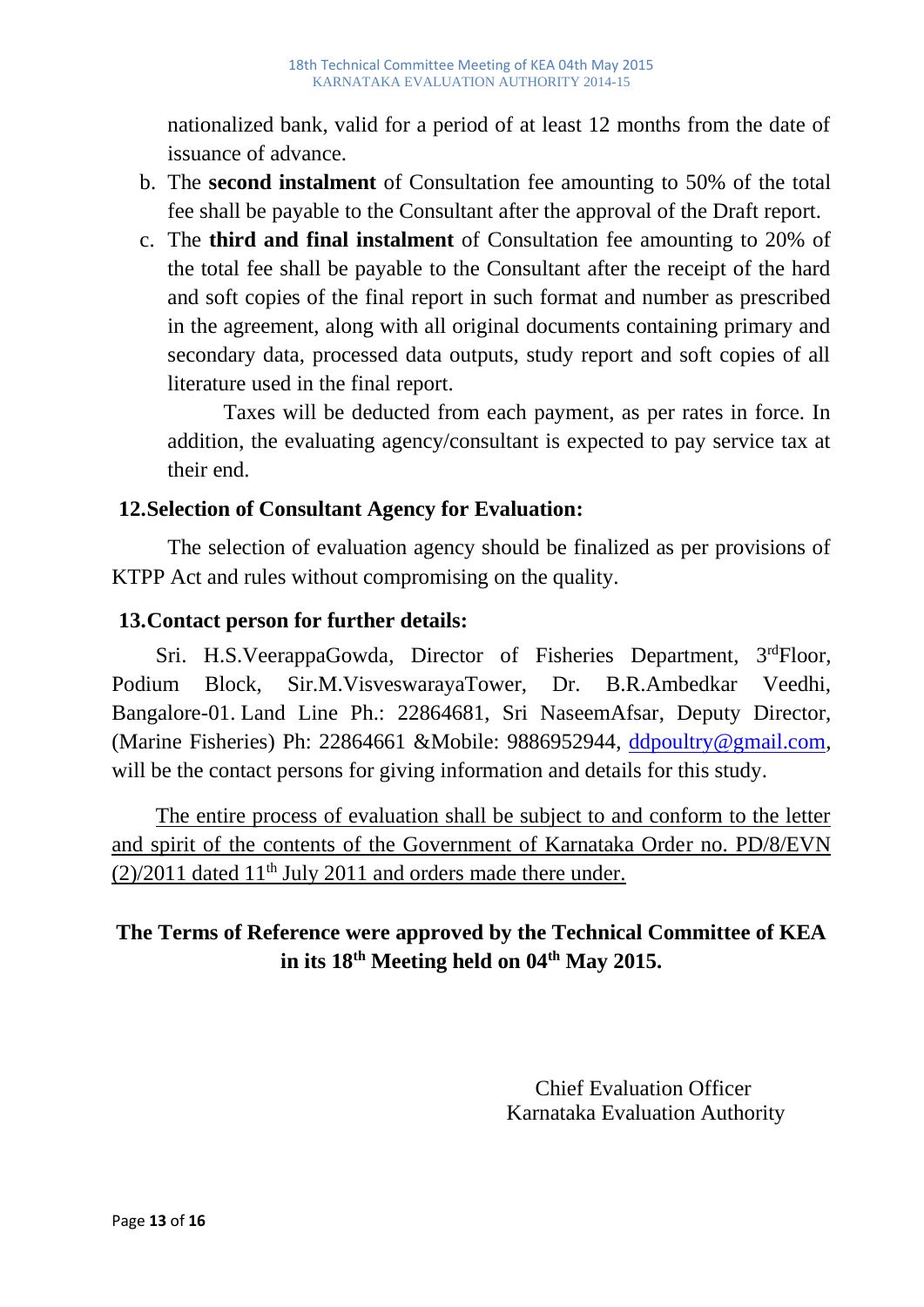#### **Annexure 1**

| S1.            | Year      | Marine Fish production in thousand |
|----------------|-----------|------------------------------------|
| No.            |           | metric tonnes                      |
| $\mathbf{1}$   | 1992-93   | 234.19                             |
| $\overline{2}$ | 1993-34   | 204.52                             |
| $\overline{3}$ | 1994-95   | 203.75                             |
| $\overline{4}$ | 1995-96   | 247.51                             |
| 5              | 1996-97   | 252.78                             |
| 6              | 1997-98   | 219.86                             |
| $\overline{7}$ | 1998-99   | 190.61                             |
| 8              | 1999-2000 | 195.63                             |
| 9              | 2000-01   | 205.90                             |
| 10             | 2001-02   | 128.42                             |
| 11             | 2002-03   | 180.16                             |
| 12             | 2003-04   | 187.00                             |
| 13             | 2004-05   | 171.23                             |
| 14             | 2005-06   | 176.97                             |
| 15             | 2006-07   | 168.54                             |
| 16             | 2007-08   | 175.57                             |
| 17             | 2008-09   | 218.13                             |
| 18             | 2009-10   | 248.72                             |
| 19             | 2010-11   | 340.57                             |

# **Marine Fish production of Karnataka from 1992-93**

**Source**: Director of Fisheries, Karnataka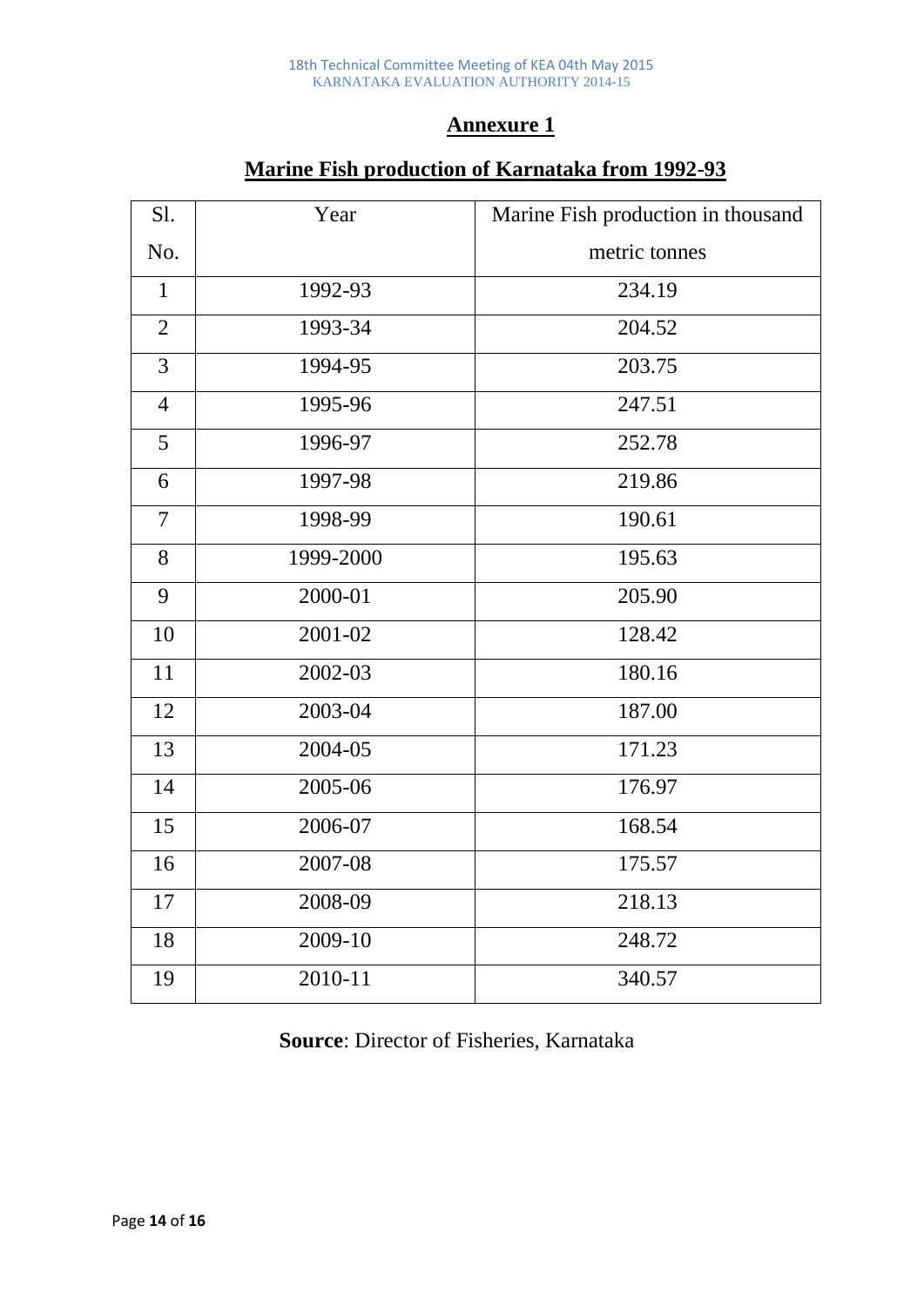#### **Annexure 2**

# **Marine Fish Wholesale Price Index of Karnataka from 1971**

#### **Base year 1970 = 100**

| S1.            | Year | Marine Fish price index |
|----------------|------|-------------------------|
| No.            |      |                         |
| $\mathbf{1}$   | 1971 | 103.1                   |
| $\overline{2}$ | 1972 | 115.5                   |
| 3              | 1973 | 133.8                   |
| $\overline{4}$ | 1974 | 159.3                   |
| 5              | 1975 | 157.8                   |
| 6              | 1976 | 172.7                   |
| $\tau$         | 1977 | 192.3                   |
| 8              | 1978 | 228.8                   |
| 9              | 1979 | 252.7                   |
| 10             | 1980 | 267.0                   |
| 11             | 1981 | 246.6                   |
| 12             | 1982 | 292.7                   |
| 13             | 1983 | 314.9                   |
| 14             | 1984 | 304.1                   |
| 15             | 1985 | 347.2                   |
| 16             | 1986 | 371.1                   |
| 17             | 1987 | 385.2                   |
| 18             | 1988 | 405.1                   |
| 19             | 1989 | 419.4                   |
| 20             | 1990 | 477.2                   |
| 21             | 1991 | 533.6                   |
| 22             | 1992 | 732.4                   |
| 23             | 1993 | 816.7                   |
| 24             | 1994 | 1088.5                  |
| 25             | 1995 | 1319.6                  |
| 26             | 1996 | 1448.0                  |
| 27             | 1997 | 1785.8                  |
| 28             | 1998 | 1971.3                  |
| 29             | 1999 | 1973.4                  |
| 30             | 2000 | 2300.4                  |
| 31             | 2001 | 2305.1                  |